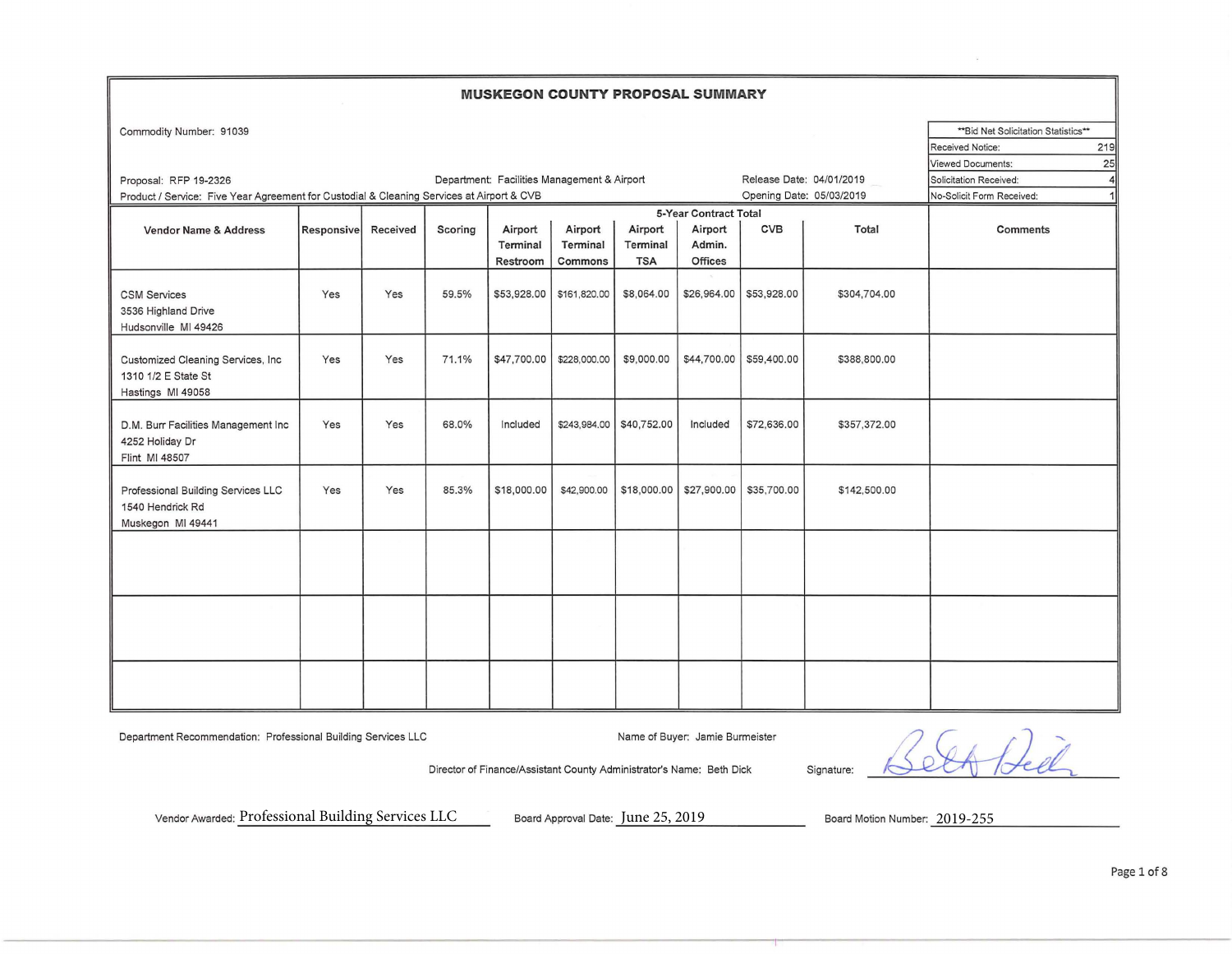| <b>MUSKEGON COUNTY PROPOSAL SUMMARY</b>                                                   |                                             |                                             |                                                        |                                                                        |             |                                                                                            |  |  |
|-------------------------------------------------------------------------------------------|---------------------------------------------|---------------------------------------------|--------------------------------------------------------|------------------------------------------------------------------------|-------------|--------------------------------------------------------------------------------------------|--|--|
| Commodity Number: 91039                                                                   |                                             |                                             |                                                        |                                                                        |             | ** Bid Net Solicitation Statistics**<br>Received Notice:<br>219<br>Viewed Documents:<br>25 |  |  |
| Proposal: RFP 19-2326                                                                     |                                             | Department: Facilities Management & Airport |                                                        | Release Date: 04/01/2019                                               |             | Solicitation Received:<br>4ll                                                              |  |  |
| Product / Service: Five Year Agreement for Custodial & Cleaning Services at Airport & CVB |                                             |                                             |                                                        | Opening Date: 05/03/2019                                               |             | No-Solicit Form Received:                                                                  |  |  |
| Vendor Name & Address                                                                     | <b>Airport Terminal</b><br>Restroom Service | <b>Airport Terminal</b><br>Common Areas     | <b>Airport Terminal</b><br><b>TSA Office/Equipment</b> | Year 1<br><b>Airport Administration</b><br><b>TSA Office/Restrooms</b> | <b>CVB</b>  | Total                                                                                      |  |  |
| CSM Services<br>3536 Highland Drive<br>Hudsonville MI 49426                               | \$10,656.00                                 | \$31,980.00                                 | \$1,596.00                                             | \$5,328.00                                                             | \$10,656.00 | \$60,216.00                                                                                |  |  |
| Customized Cleaning Services, Inc.<br>1310 1/2 E State St<br>Hastings MI 49058            | \$9,540.00                                  | \$45,600.00                                 | \$1,800.00                                             | \$8,940.00                                                             | \$11,880.00 | \$77,760.00                                                                                |  |  |
| D.M. Burr Facilities Management Inc<br>4252 Holiday Dr<br>Flint MI 48507                  | Included                                    | \$47,340.00                                 | \$7,896.00                                             | Included                                                               | \$14,088.00 | \$69,324.00                                                                                |  |  |
| Professional Building Services LLC<br>1540 Hendrick Rd<br>Muskegon MI 49441               | \$3,600.00                                  | \$8,580.00                                  | \$3,600.00                                             | \$5,580.00                                                             | \$7,140.00  | \$28,500.00                                                                                |  |  |
|                                                                                           |                                             |                                             |                                                        |                                                                        |             |                                                                                            |  |  |
|                                                                                           |                                             |                                             |                                                        |                                                                        |             |                                                                                            |  |  |
|                                                                                           |                                             |                                             |                                                        |                                                                        |             |                                                                                            |  |  |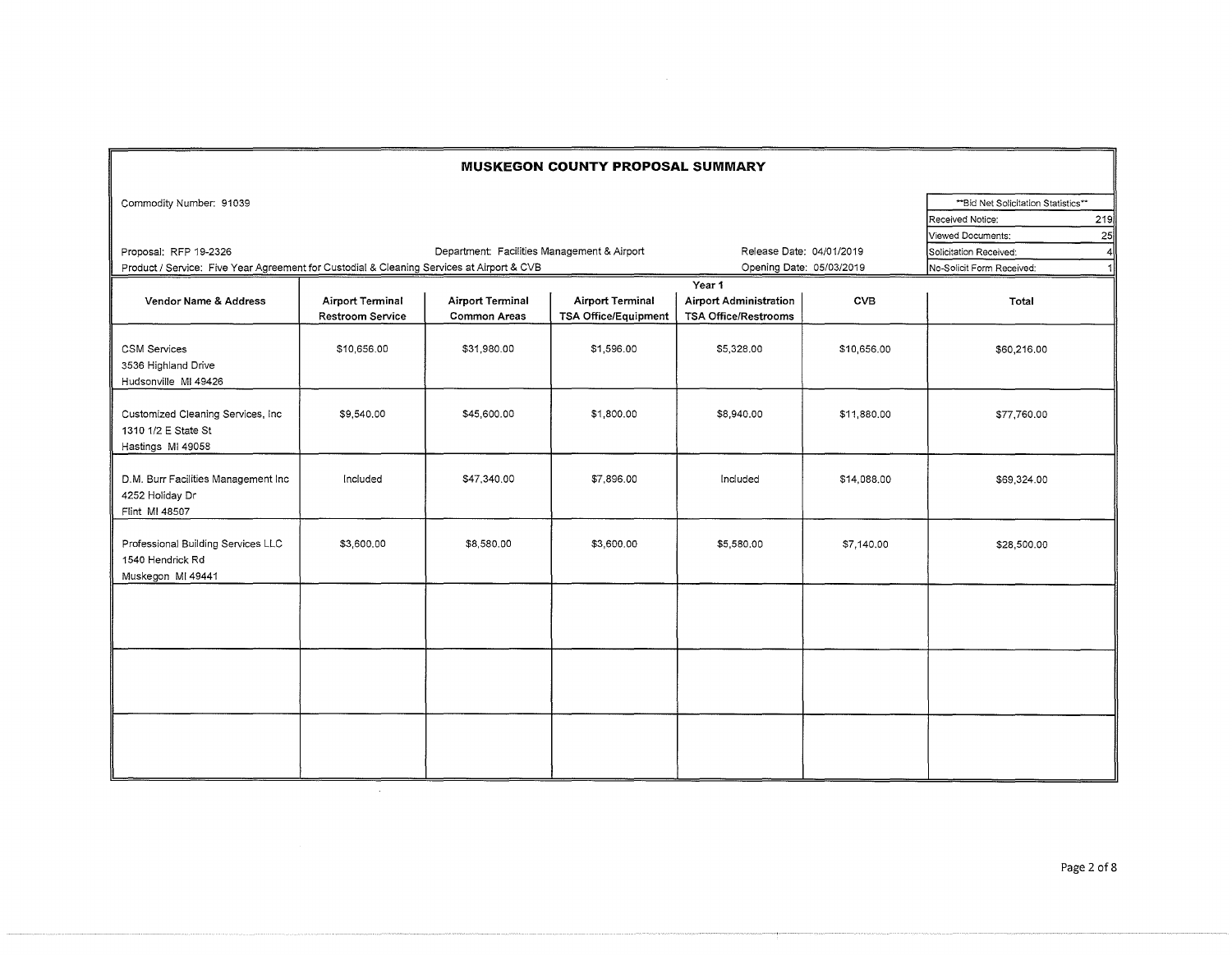| <b>MUSKEGON COUNTY PROPOSAL SUMMARY</b>                                                                                                                           |                                             |                                         |                                                        |                                                                 |             |                                                                                          |  |  |
|-------------------------------------------------------------------------------------------------------------------------------------------------------------------|---------------------------------------------|-----------------------------------------|--------------------------------------------------------|-----------------------------------------------------------------|-------------|------------------------------------------------------------------------------------------|--|--|
| Commodity Number: 91039                                                                                                                                           |                                             |                                         |                                                        |                                                                 |             | ** Bid Net Solicitation Statistics**<br>Received Notice:<br>219                          |  |  |
| Department: Facilities Management & Airport<br>Proposal: RFP 19-2326<br>Product / Service: Five Year Agreement for Custodial & Cleaning Services at Airport & CVB |                                             |                                         |                                                        | Release Date: 04/01/2019<br>Opening Date: 05/03/2019            |             | 25<br>Viewed Documents:<br>Solicitation Received:<br>4<br>No-Solicit Form Received:<br>1 |  |  |
| Vendor Name & Address                                                                                                                                             | <b>Airport Terminal</b><br>Restroom Service | <b>Airport Terminal</b><br>Common Areas | <b>Airport Terminal</b><br><b>TSA Office/Equipment</b> | Year 2<br><b>Airport Administration</b><br>TSA Office/Restrooms | <b>CVB</b>  | Total                                                                                    |  |  |
| <b>CSM Services</b><br>3536 Highland Drive<br>Hudsonville MI 49426                                                                                                | \$10,656.00                                 | \$31,980.00                             | \$1,596.00                                             | \$5,328.00                                                      | \$10,656.00 | \$60,216.00                                                                              |  |  |
| Customized Cleaning Services, Inc.<br>1310 1/2 E State St<br>Hastings MI 49058                                                                                    | \$9,540.00                                  | \$45,600.00                             | \$1,800.00                                             | \$8,940.00                                                      | \$11,880.00 | \$77,760.00                                                                              |  |  |
| D.M. Burr Facilities Management Inc<br>4252 Holiday Dr<br>Flint MI 48507                                                                                          | Included                                    | \$48,060.00                             | \$8,016.00                                             | Included                                                        | \$14,304.00 | \$70,380.00                                                                              |  |  |
| Professional Building Services LLC<br>1540 Hendrick Rd<br>Muskegon MI 49441                                                                                       | \$3,600.00                                  | \$8,580.00                              | \$3,600.00                                             | \$5,580.00                                                      | \$7,140.00  | \$28,500.00                                                                              |  |  |
|                                                                                                                                                                   |                                             |                                         |                                                        |                                                                 |             |                                                                                          |  |  |
|                                                                                                                                                                   |                                             |                                         |                                                        |                                                                 |             |                                                                                          |  |  |
|                                                                                                                                                                   |                                             |                                         |                                                        |                                                                 |             |                                                                                          |  |  |

 $\sim 10^{-1}$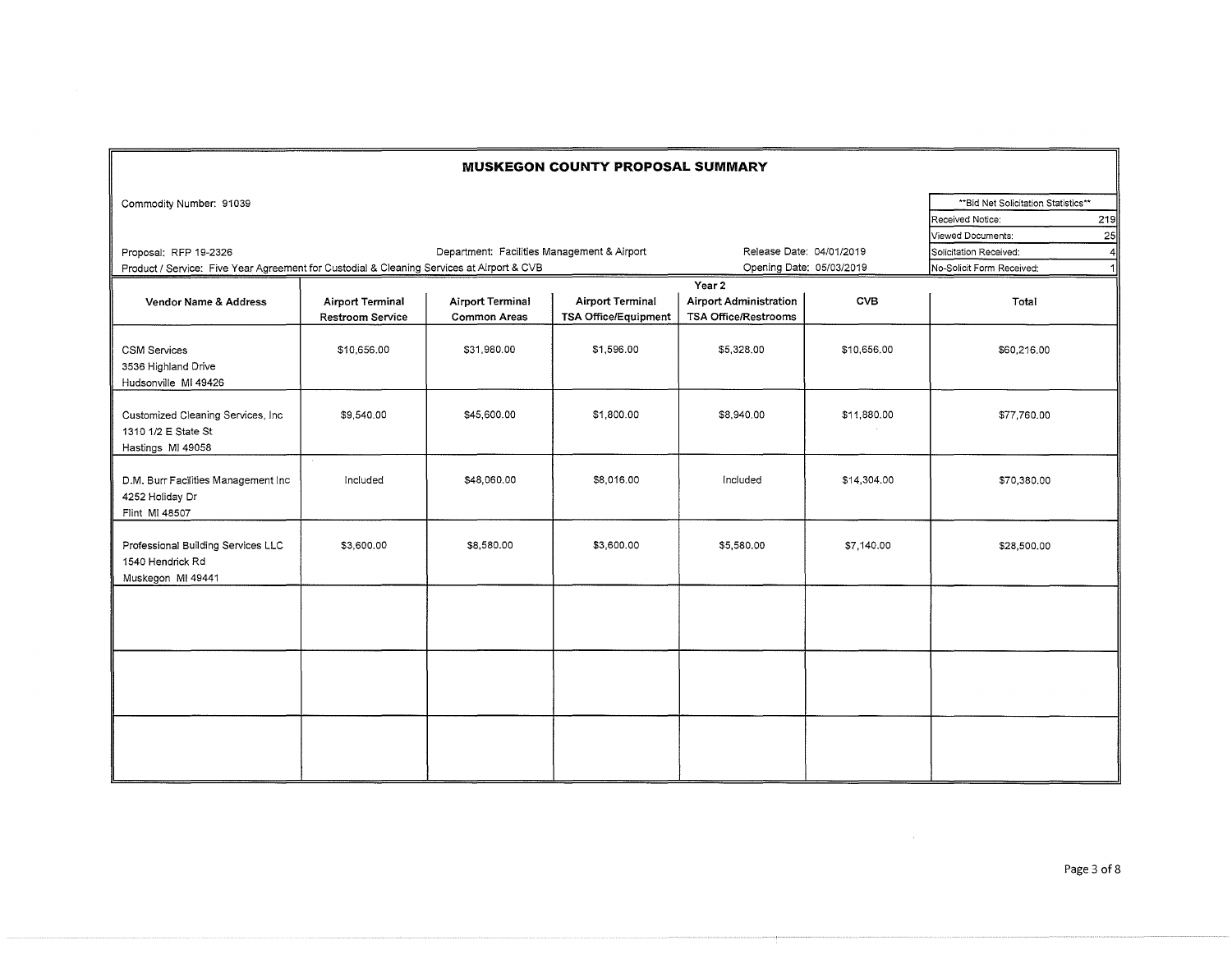| <b>MUSKEGON COUNTY PROPOSAL SUMMARY</b>                                                                                                                           |                                                    |                                         |                                                        |                                                                        |             |                                                                          |     |
|-------------------------------------------------------------------------------------------------------------------------------------------------------------------|----------------------------------------------------|-----------------------------------------|--------------------------------------------------------|------------------------------------------------------------------------|-------------|--------------------------------------------------------------------------|-----|
| Commodity Number: 91039                                                                                                                                           |                                                    |                                         |                                                        |                                                                        |             | ** Bid Net Solicitation Statistics**<br>Received Notice:                 | 219 |
| Department: Facilities Management & Airport<br>Proposal: RFP 19-2326<br>Product / Service: Five Year Agreement for Custodial & Cleaning Services at Airport & CVB |                                                    |                                         |                                                        | Release Date: 04/01/2019<br>Opening Date: 05/03/2019                   |             | Viewed Documents:<br>Solicitation Received:<br>No-Solicit Form Received: | 25  |
| Vendor Name & Address                                                                                                                                             | <b>Airport Terminal</b><br><b>Restroom Service</b> | Airport Terminal<br><b>Common Areas</b> | <b>Airport Terminal</b><br><b>TSA Office/Equipment</b> | Year 3<br><b>Airport Administration</b><br><b>TSA Office/Restrooms</b> | <b>CVB</b>  | Total                                                                    |     |
| <b>CSM Services</b><br>3536 Highland Drive<br>Hudsonville MI 49426                                                                                                | \$10,656.00                                        | \$31,980.00                             | \$1,596.00                                             | \$5,328.00                                                             | \$10,656,00 | \$60,216.00                                                              |     |
| Customized Cleaning Services, Inc.<br>1310 1/2 E State St<br>Hastings MI 49058                                                                                    | \$9,540.00                                         | \$45,600.00                             | \$1,800.00                                             | \$8,940.00                                                             | \$11,880.00 | \$77,760.00                                                              |     |
| D.M. Burr Facilities Management Inc<br>4252 Holiday Dr<br>Flint MI 48507                                                                                          | Included                                           | \$48,792.00                             | \$8,148.00                                             | Included                                                               | \$14,520.00 | \$71,460.00                                                              |     |
| Professional Building Services LLC<br>1540 Hendrick Rd<br>Muskegon MI 49441                                                                                       | \$3,600.00                                         | \$8,580.00                              | \$3,600.00                                             | \$5,580.00                                                             | \$7,140.00  | \$28,500.00                                                              |     |
|                                                                                                                                                                   |                                                    |                                         |                                                        |                                                                        |             |                                                                          |     |
|                                                                                                                                                                   |                                                    |                                         |                                                        |                                                                        |             |                                                                          |     |
|                                                                                                                                                                   |                                                    |                                         |                                                        |                                                                        |             |                                                                          |     |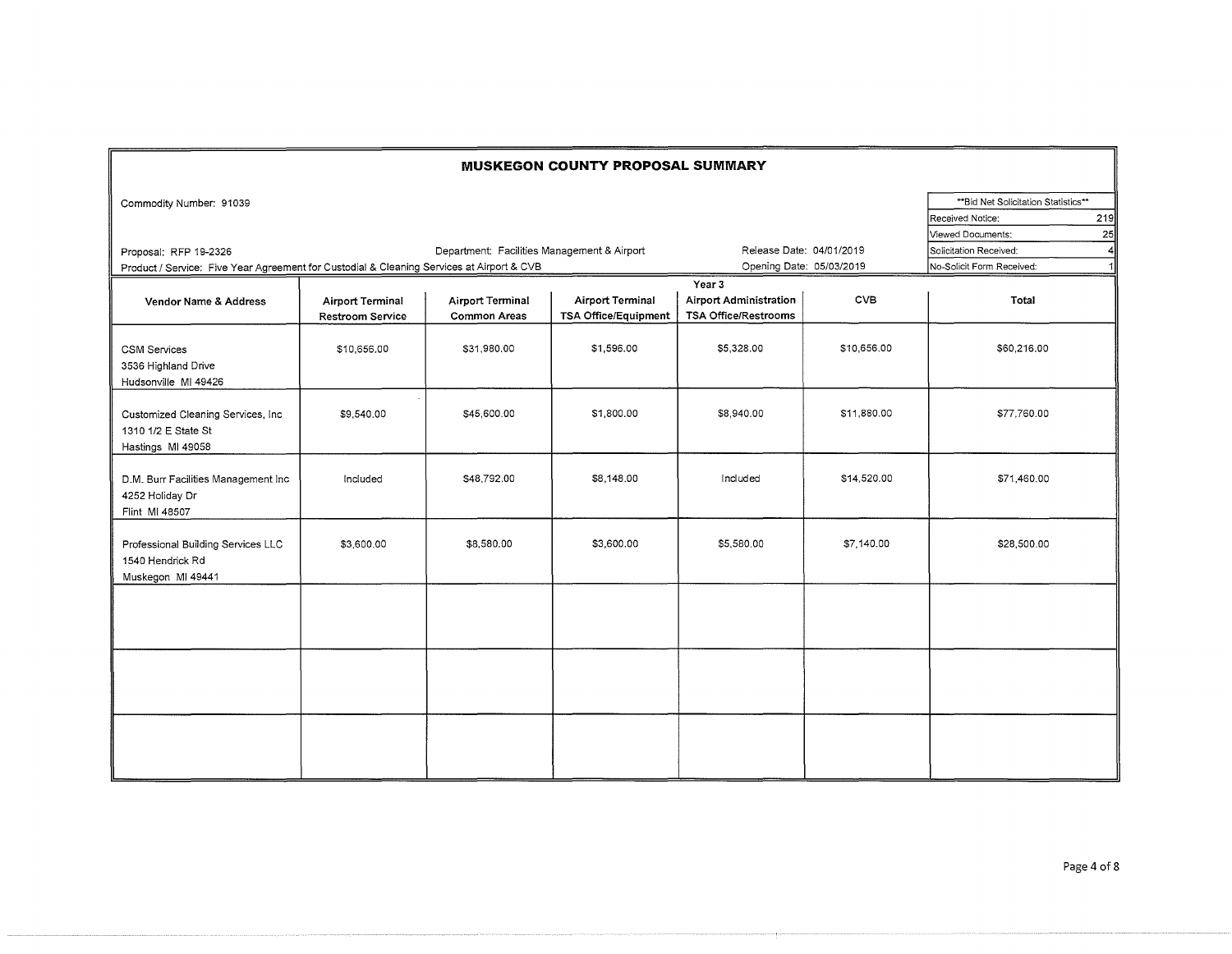| <b>MUSKEGON COUNTY PROPOSAL SUMMARY</b>                                                   |                                                    |                                             |                                                        |                                                                        |             |                                      |     |
|-------------------------------------------------------------------------------------------|----------------------------------------------------|---------------------------------------------|--------------------------------------------------------|------------------------------------------------------------------------|-------------|--------------------------------------|-----|
| Commodity Number: 91039                                                                   |                                                    |                                             |                                                        |                                                                        |             | ** Bid Net Solicitation Statistics** |     |
|                                                                                           |                                                    |                                             |                                                        |                                                                        |             | Received Notice:                     | 219 |
|                                                                                           |                                                    |                                             |                                                        |                                                                        |             | Viewed Documents:                    | 25  |
| Proposal: RFP 19-2326                                                                     |                                                    | Department: Facilities Management & Airport |                                                        | Release Date:                                                          |             | Solicitation Received:               | 4   |
| Product / Service: Five Year Agreement for Custodial & Cleaning Services at Airport & CVB |                                                    |                                             |                                                        | Opening Date:                                                          |             | No-Solicit Form Received:            |     |
| Vendor Name & Address                                                                     | <b>Airport Terminal</b><br><b>Restroom Service</b> | <b>Airport Terminal</b><br>Common Areas     | <b>Airport Terminal</b><br><b>TSA Office/Equipment</b> | Year 4<br><b>Airport Administration</b><br><b>TSA Office/Restrooms</b> | <b>CVB</b>  | Total                                |     |
| <b>CSM Services</b><br>3536 Highland Drive<br>Hudsonville MI 49426                        | \$10,872.00                                        | \$32,616.00                                 | \$1,620.00                                             | \$5,436.00                                                             | \$10,872.00 | \$61,416.00                          |     |
| Customized Cleaning Services, Inc.<br>1310 1/2 E State St<br>Hastings MI 49058            | \$9,540.00                                         | \$45,600.00                                 | \$1,800.00                                             | \$8,940.00                                                             | \$11,880.00 | \$77,760.00                          |     |
| D.M. Burr Facilities Management Inc<br>4252 Holiday Dr<br>Flint MI 48507                  | Included                                           | \$49,524.00                                 | \$8,280.00                                             | Included                                                               | \$14,748.00 | \$72,552.00                          |     |
| Professional Building Services LLC<br>1540 Hendrick Rd<br>Muskegon MI 49441               | \$3,600.00                                         | \$8,580.00                                  | \$3,600.00                                             | \$5,580.00                                                             | \$7,140.00  | \$28,500.00                          |     |
|                                                                                           |                                                    |                                             |                                                        |                                                                        |             |                                      |     |
|                                                                                           |                                                    |                                             |                                                        |                                                                        |             |                                      |     |
|                                                                                           |                                                    |                                             |                                                        |                                                                        |             |                                      |     |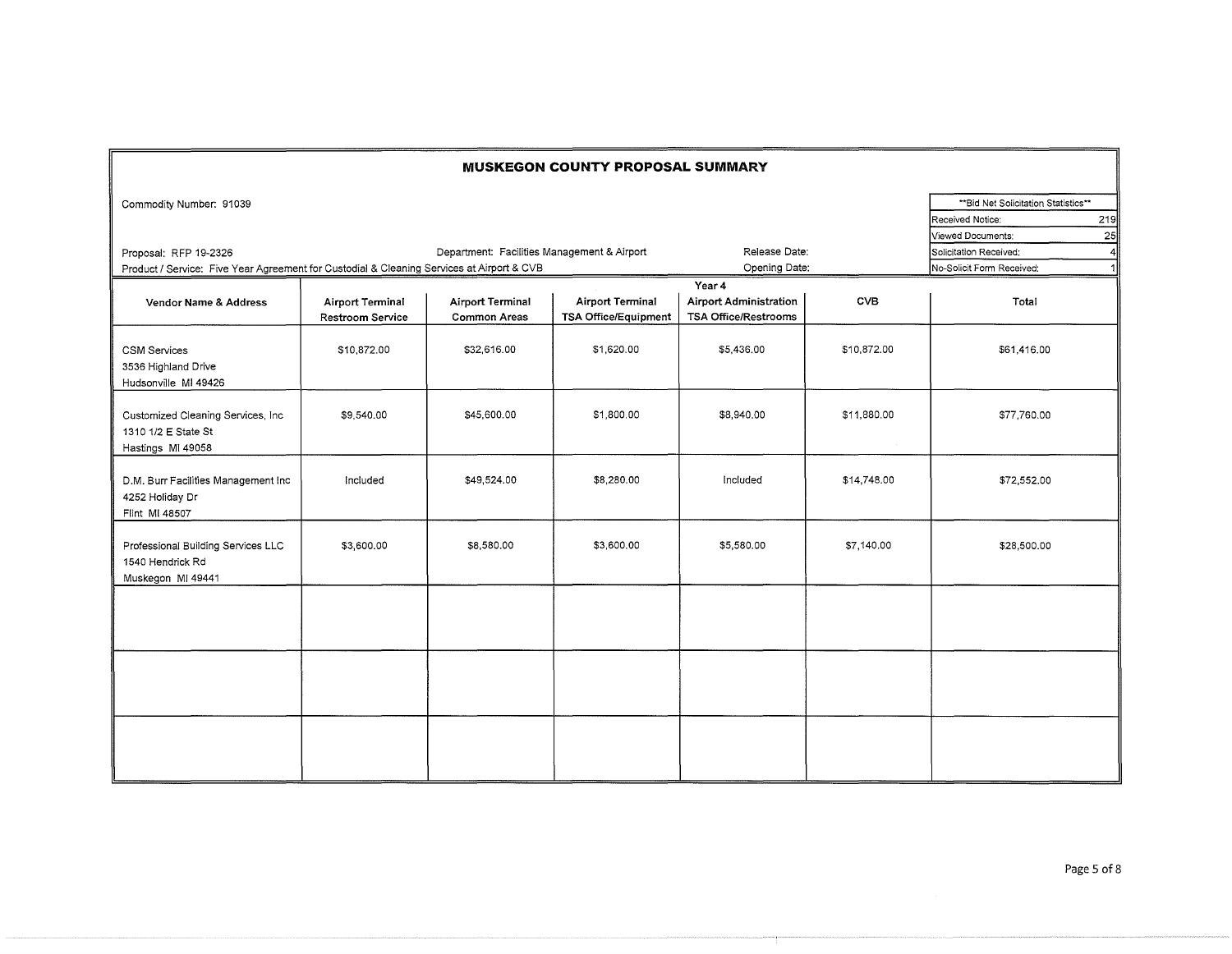|                                                                                |                                                                                                                                          |                                                | <b>MUSKEGON COUNTY PROPOSAL SUMMARY</b>                |                                                                        |                                |                                                                                            |
|--------------------------------------------------------------------------------|------------------------------------------------------------------------------------------------------------------------------------------|------------------------------------------------|--------------------------------------------------------|------------------------------------------------------------------------|--------------------------------|--------------------------------------------------------------------------------------------|
| Commodity Number: 91039                                                        |                                                                                                                                          |                                                |                                                        |                                                                        |                                | ** Bid Net Solicitation Statistics**<br>219<br>Received Notice:<br>Viewed Documents:<br>25 |
| Proposal; RFP 19-2326                                                          | Department: Facilities Management & Airport<br>Product / Service: Five Year Agreement for Custodial & Cleaning Services at Airport & CVB |                                                |                                                        |                                                                        | Release Date:<br>Opening Date: | Solicitation Received:<br>4<br>No-Solicit Form Received:<br>1                              |
| Vendor Name & Address                                                          | <b>Airport Terminal</b><br>Restroom Service                                                                                              | <b>Airport Terminal</b><br><b>Common Areas</b> | <b>Airport Terminal</b><br><b>TSA Office/Equipment</b> | Year 5<br><b>Airport Administration</b><br><b>TSA Office/Restrooms</b> | <b>CVB</b>                     | Total                                                                                      |
| <b>CSM Services</b><br>3536 Highland Drive<br>Hudsonville MI 49426             | \$11,088,00                                                                                                                              | \$33,264,00                                    | \$1,656.00                                             | \$5,544.00                                                             | \$11,088.00                    | \$62,640.00                                                                                |
| Customized Cleaning Services, Inc.<br>1310 1/2 E State St<br>Hastings MI 49058 | \$9,540.00                                                                                                                               | \$45,600.00                                    | \$1,800.00                                             | \$8,940.00                                                             | \$11,880.00                    | \$77,760.00                                                                                |
| D.M. Burr Facilities Management Inc<br>4252 Holiday Dr<br>Flint MI 48507       | Included                                                                                                                                 | \$50,268.00                                    | \$8,412.00                                             | Included                                                               | \$14,976.00                    | \$73,656.00                                                                                |
| Professional Building Services LLC<br>1540 Hendrick Rd<br>Muskegon MI 49441    | \$3,600.00                                                                                                                               | \$8,580.00                                     | \$3,600.00                                             | \$5,580.00                                                             | \$7,140.00                     | \$28,500.00                                                                                |
|                                                                                |                                                                                                                                          |                                                |                                                        |                                                                        |                                |                                                                                            |
|                                                                                |                                                                                                                                          |                                                |                                                        |                                                                        |                                |                                                                                            |
|                                                                                |                                                                                                                                          |                                                |                                                        |                                                                        |                                |                                                                                            |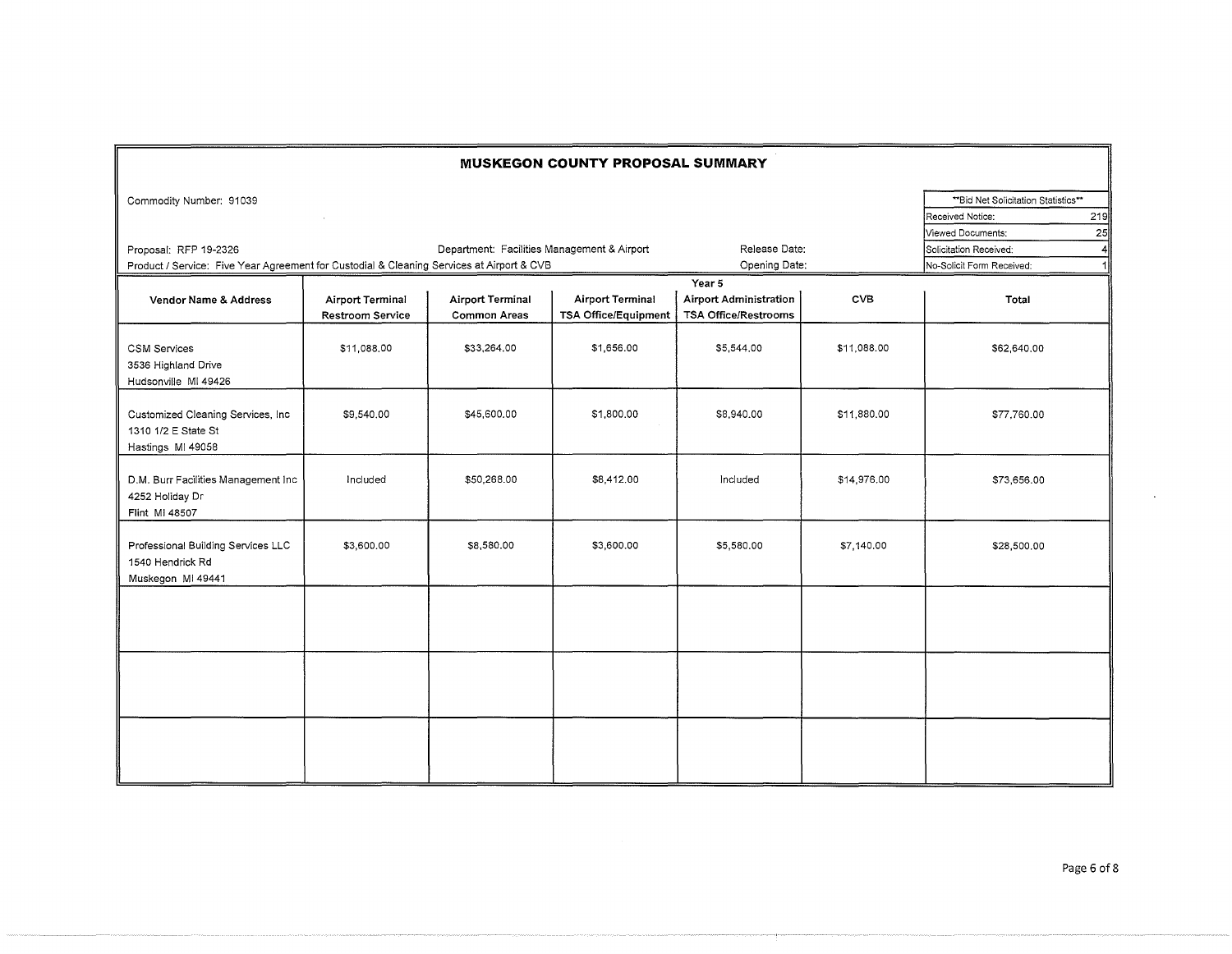| <b>MUSKEGON COUNTY PROPOSAL SUMMARY</b>                                                   |            |                                             |            |                         |            |                                      |     |
|-------------------------------------------------------------------------------------------|------------|---------------------------------------------|------------|-------------------------|------------|--------------------------------------|-----|
| Commodity Number: 91039                                                                   |            |                                             |            |                         |            | ** Bid Net Solicitation Statistics** |     |
|                                                                                           |            |                                             |            |                         |            | Received Notice:                     | 219 |
|                                                                                           |            |                                             |            |                         |            | Viewed Documents:                    | 25  |
| Proposal: RFP 19-2326                                                                     |            | Department: Facilities Management & Airport |            | Release Date:           |            | Solicitation Received:               |     |
| Product / Service: Five Year Agreement for Custodial & Cleaning Services at Airport & CVB |            |                                             |            | Opening Date:           |            | No-Solicit Form Received:            |     |
|                                                                                           |            |                                             |            | ALTERNATIVE TSA OFFICES |            |                                      |     |
| Vendor Name & Address                                                                     | Year 1     | Year 2                                      | Year 3     | Year 4                  | Year 5     | Total                                |     |
| <b>CSM Services</b><br>3536 Highland Drive<br>Hudsonville MI 49426                        | \$3,240.00 | \$3,240.00                                  | \$3,240.00 | \$3,240.00              | \$3,240.00 | \$16,200.00                          |     |
| Customized Cleaning Services, Inc.<br>1310 1/2 E State St<br>Hastings MI 49058            | \$2,100.00 | \$2,100.00                                  | \$2,100.00 | \$2,100,00              | \$2,100.00 | \$10,500.00                          |     |
| D.M. Burr Facilities Management Inc<br>4252 Holiday Dr<br>Flint MI 48507                  | \$7,896.00 | \$8,016.00                                  | \$8,148,00 | \$8,280.00              | \$8,412.00 | \$40,752.00                          |     |
| Professional Building Services LLC<br>1540 Hendrick Rd<br>Muskegon MI 49441               | \$1,428.00 | \$1,428.00                                  | \$1,428.00 | \$1,428.00              | \$1,428.00 | \$7,140.00                           |     |
|                                                                                           |            |                                             |            |                         |            |                                      |     |
|                                                                                           |            |                                             |            |                         |            |                                      |     |
|                                                                                           |            |                                             |            |                         |            |                                      |     |